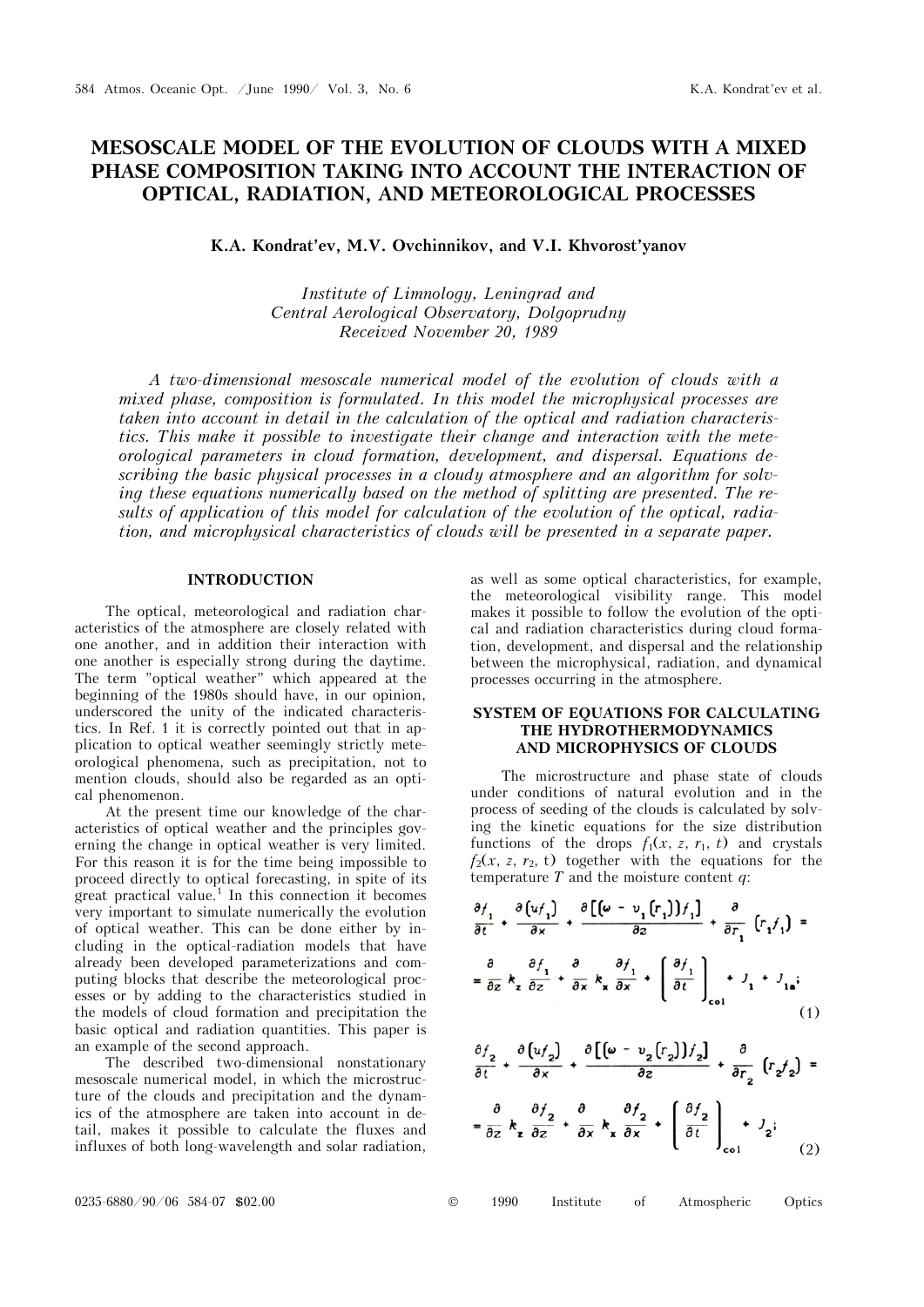$$
\frac{\partial T}{\partial t} + \frac{\partial}{\partial x} (uT) + \frac{\partial}{\partial z} [w (T + \gamma_a z)] =
$$
\n
$$
= \frac{\partial}{\partial z} k_z \left( \frac{\partial T}{\partial z} + \gamma_a \right) + \frac{\partial}{\partial x} k_x \frac{\partial T}{\partial x} +
$$
\n
$$
+ \frac{L_F}{C_p} E_F + \frac{L_1}{C_p} E_{c1} + \frac{L_2}{C_p} E_{c2} + \left( \frac{\partial T}{\partial t} \right)_{rad};
$$
\n
$$
\frac{\partial q}{\partial t} + \frac{\partial}{\partial x} (uq) + \frac{\partial}{\partial z} (wq) =
$$
\n
$$
= \frac{\partial}{\partial z} k_z \frac{\partial q}{\partial z} + \frac{\partial}{\partial x} k_x \frac{\partial q}{\partial x} - E_{c1} - E_{c2}.
$$
\n(4)

The indices  $i = 1$  and 2 denote drops and crystals, respectively;  $t$  is the time;  $x$  and  $z$  are the horizontal and vertical coordinates, respectively, and *u* and *w* are the corresponding components of the wind velocity;  $k_x$  and  $k_z$  are the coefficients of horizontal and vertical turbulent diffusion;  $v_1(r_1)$  are the fall velocities of the particles<sup>2</sup>;  $\gamma_a$  is the adiabatic lapse rate;  $L_1$  is the specific heat of condensation and sublimation,  $L_F$  and  $E_F$  are the specific heat and rate of freezing of the drops;  $(\partial f_1/\partial t)_{\text{col}}$  is the rate of change of the spectra of the drops and crystals owing to coagulation and accretion;<sup>3,4</sup> and,  $(\partial T/\partial t)_{rad}$  is the rate of radiation-induced change in the temperature.

The rate of growth of individual drops  $r_1$  and of a crystal  $r_2$  as well as the local rates of condensation  $E_{c1}$  and sublimation  $E_{c2}$  are calculated from the formulas

$$
\dot{r}_{1} = \frac{D\Delta_{1} \rho_{a} k_{f}}{\rho_{1} Q_{1} r_{1} \xi_{1}^{2}} ,
$$
\n
$$
E_{c1} = 4\pi \rho_{1} \int_{0}^{\infty} \dot{r}_{1} r_{1}^{2} f_{1} dr_{1} , \quad Q_{1} = 1 + \frac{L_{1}}{C_{p}} \frac{\partial q_{a1}}{\partial T} ,
$$
\n(5)

where  $\Delta_1$  is the supersaturation above water and ice  $(i = 1 \text{ and } 2, \text{ respectively}; k_f1 \text{ and } \xi_1 \text{ are the form}$ factor and the ratio of the characteristic sizes of a nonspherical particle (for example, for a prolate ellipsoid of revolution with semiaxes  $a > b$ , approximating a columnar crystal,  $\xi_2 = \frac{b}{a}$ ,  $k_{f2} = 2\eta / \ln \frac{1+\eta}{1-\eta}$ ,  $\eta = (1 - \xi_2^2)^{1/2}$  (Ref. 3));  $\rho_a$  and  $\rho_1$  are the density of air, water, and ice; *D* is the diffusion coefficient of vapor; and,  $q_{s1}$  is the saturating moisture content

above water and ice. The expressions  $J_1$  and  $J_{1a}$  describe the freezing of drops and the nucleation of crystals under natural conditions, and they can be parameterized In the  $form<sup>2,3</sup>$ 

$$
J_1 = -a_r r_1^3 \exp[b_r (T_r - T)] f_1(r_1); \qquad (6)
$$

$$
J_2 = a_s \exp[b_s (T_s - T)] S(r_2 - r_{2s}) \times
$$
  
\n
$$
\times \left[ -\frac{dT}{dt} \right] \theta \left[ -\frac{dT}{dt} \right] \theta \left( \Delta_2 \right) - J_1;
$$
  
\n
$$
J_{1s} = N_0 e^{-2/L_0} \Delta_1^{\beta} \delta[r_1 - r_{1s}] \theta \left( \Delta_1 \right) \times
$$
  
\n
$$
\left[ \theta \left( T - T_c \right) + u \delta(u) \theta(u) + u \delta(u) \theta(u) \right], \quad (8)
$$

where  $r_{1a}$  are the radii of the activated of condensation and sublimation nuclei;  $\delta(x)$  is the Dirac  $\delta$  function;  $N_0 e^{-z/l_0}$  describes the vertical distribution of condensation nuclei; and,  $\Delta_1^{\beta}$  is the distribution of the condensation nuclei over the supersaturations analogously to the distribution proposed by Tumy. $^{2,3}$ 

### **SYSTEM OF DYNAMICAL EQUATIONS**

The system of dynamical equations includes the equations of motion for the horizontal components of the wind velocity  $u$  and  $v$  along the  $x$  and  $y$  axes, respectively, the equation of continuity for determining the vertical wind velocity  $w$ , and the equation of state

$$
\frac{\partial u}{\partial t} + u \frac{\partial u}{\partial x} + w \frac{\partial u}{\partial z} = -\frac{1}{\rho_a} \frac{\partial p}{\partial x} + f_c v + \frac{\partial}{\partial z} k_z \frac{\partial u}{\partial z};
$$
\n(9)

$$
\frac{\partial v}{\partial t} + u \frac{\partial v}{\partial x} + w \frac{\partial u}{\partial z} = -\frac{1}{\rho_a} \frac{\partial \rho}{\partial y} - f_c u + \frac{\partial}{\partial z} k_z \frac{\partial v}{\partial z} ;
$$
\n(10)

$$
\frac{\partial \rho_a}{\partial t} + \frac{\partial (\rho_a u)}{\partial x} + \frac{\partial (\rho_a u)}{\partial z} = 0; \tag{11}
$$

$$
p = \rho_{\rm a} RT, \tag{12}
$$

where  $p$  is the pressure,  $R$  is the gas constant,  $f_c$  is the Coriolls parameter. Introducing the pressure function

$$
\pi = \frac{C_p \Theta}{A} \left( \frac{p}{p_o} \right)^{ABC} = \frac{C_p \overline{\Theta}}{A\Theta} T.
$$
 (13)

where  $\theta$  is the potential temperature,  $\overline{\theta}$  is the average value of the potential temperature,  $p_0$  is the standard pressure on the underlying surface, and *A* is the heat equivalent of work, the following substitutions can be made on the right sides of Eqs. (9) and  $(10):$ 

$$
\frac{1}{\rho_{a}}\frac{\partial p}{\partial x}=\frac{\theta}{\bar{\theta}}\frac{\partial \pi}{\partial x},\quad \frac{1}{\rho_{a}}\frac{\partial p}{\partial y}=\frac{\theta}{\bar{\theta}}\frac{\partial \pi}{\partial y}.
$$
 (14)

We shall write  $\pi$  in the form  $\pi = \pi_0 + \pi'$ , where  $\pi_0$  is the large-scale component of the pressure giving rise to the geostrophic wind: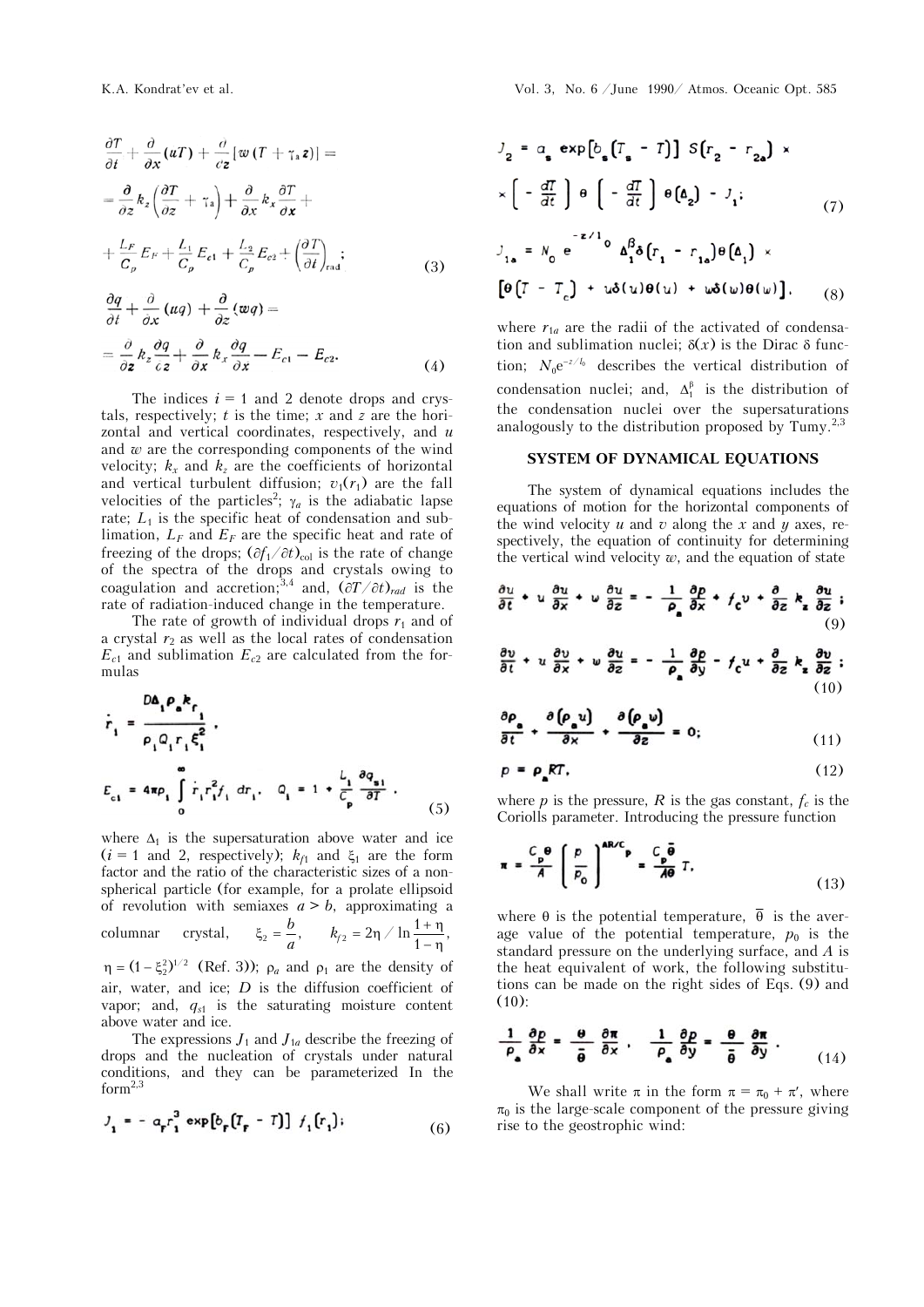586 Atmos. Oceanic Opt. /June 1990/ Vol. 3, No. 6 K.A. Kondrat'ev et al.

$$
U_{\mathbf{g}}(z) = -\frac{1}{f_{\mathbf{c}}} \frac{\partial \pi_{\mathbf{g}}}{\partial y} , \quad V_{\mathbf{g}}(z) = -\frac{1}{f_{\mathbf{c}}} \frac{\partial \pi_{\mathbf{g}}}{\partial x} , \quad (15)
$$

and  $\pi$  describes the pressure perturbation owing to the thermal and orographic nonuniformities. If we study processes with horizontal scale  $L_x \sim 10^1 - 10^2$  km and vertical scale  $L_z \sim 0.5-1.5$  km, then for  $L_z \ll L_x$  we can write in the quasistatics approximation (assuming that  $\theta = \theta + \theta'$ ,  $\theta' \ll \theta$ )

$$
\frac{\theta}{\bar{\theta}} \frac{\partial (\pi_0 + \pi')}{\partial z} = -g; \quad \frac{\partial \pi_0}{\partial z} = -g;
$$
\n
$$
\frac{\partial \pi'}{\partial z} = \lambda_g \theta'; \quad \lambda_g = \frac{g}{\bar{\theta}}.
$$
\n(16)

The second relation is the equation of hydrostatics and the third equation relates the temperature and pressure perturbations. This relationship depends on the scale  $(L_x \sim 10^2 - 10^3 \text{ km})$ . Expressing  $\pi'$  in terms of  $\theta'$  with the help of the equations for the thermal wind,<sup>5</sup> it is possible to represent the terms with the pressure gradient in Eqs. (9) and (10) in the form of am effective geostrophic wind:

$$
U_{q}^{eff}(z) = U_{q0} - \frac{\lambda_{s}}{f_{c}} \int_{z_{0}}^{z} \frac{\partial \theta'_{\alpha}}{\partial y} dz' + \frac{\lambda_{s}}{f_{c}} \int_{z}^{\theta_{0}} \frac{\partial \theta'_{\gamma}}{\partial y} dz';
$$
\n
$$
V_{q}^{eff}(z) = V_{q0} + \frac{\lambda_{s}}{f_{c}} \int_{z_{0}}^{z} \frac{\partial \theta'_{\alpha}}{\partial x} dz' - \frac{\lambda_{s}}{f_{c}} \int_{z}^{\theta_{0}} \frac{\partial \theta'_{\gamma}}{\partial x} dz';
$$
\n(17)

where  $\theta'_\alpha = \theta - \langle \theta \rangle_\alpha$ ;  $\theta'_\gamma = \theta - \langle \theta \rangle_\gamma$ ; and,  $U_{g0}$  and  $V_{g0}$ are the components of the geostrophic wind in the absence of baroclinicity. These expressions were used in the equations of motion (9) and (10), which were solved simultaneously with the equation of balance of the turbulent energy *b*, and the similarity and dimensional relations for *b*, its rate of dissipation *E*, the turbulence coefficient  $k_z$  and the mixing length  $l$ :

$$
\frac{\partial b}{\partial t} + u \frac{\partial b}{\partial x} + w \frac{\partial b}{\partial z} = k \left[ \left( \frac{\partial u}{\partial z} \right)^2 + \left( \frac{\partial v}{\partial z} \right)^2 - \frac{g}{T} \frac{\partial \theta}{\partial z} \right] -
$$

$$
- E + \frac{\partial}{\partial z} k_z \frac{\partial b}{\partial z};
$$
(19)

$$
k_z = C_0 l V \overline{b}; \ E = C_1 b^{3/2} / l; \ l = -\frac{1}{\gamma} \left| \frac{d\phi}{dz} \right|;
$$
  

$$
\psi = b^{1/2} / l.
$$
 (20)

This approach makes it possible, in principle, to calculate both the dynamics of mesoscale processes in the atmospheric boundary layer and the dynamics on warm fronts in the approximation of quasistatics.

### **METHODS FOR CALCULATING THE SOLAR AND LONG-WAVELENGTH RADIATION**

The total rate of radiation-induced change in the temperature  $\left(\frac{dT}{dt}\right)_{rad}$  is defined as the sum of the rate of long-wavelength cooling  $\left(\frac{dT}{dt}\right)_1$  and the rate owing to the influx of solar radiation  $(dT/dt)$ <sub>s</sub>. These and other characteristics of the short- and long-wavelength radiation (SWR and LWR) were calculated by the two-flux method taking into account in detail the microstructure of the droplet and crystalline phases in the clouds. Thus the upward  $F_{s\lambda}^{\uparrow}$  and downward  $F_{s\lambda}^{\downarrow}$  spectral fluxes of SWR are determined from the equations

$$
\pm \frac{1}{\sqrt{3}} \frac{dF_{a\lambda}^{+}}{dt_{\lambda}} = F_{a\lambda}^{+} + \frac{\omega_{\lambda}}{2} \left( F_{a\lambda}^{+} + F_{a\lambda}^{+} \right) =
$$
\n
$$
= \frac{\Omega_{\lambda}}{2} \left( F_{a\lambda}^{+} + F_{a\lambda}^{+} \right); \qquad (21)
$$
\n
$$
\omega_{\lambda} = \int_{1}^{\infty} \sigma_{\lambda L1}^{*} q_{L1}/D; \quad \Omega_{\lambda} = \int_{1}^{\infty} \sigma_{\lambda L1}^{*} q_{L1} \cos \theta_{1}/D; \qquad D = \int_{1}^{\infty} \left( \sigma_{\lambda L1}^{*} + \lambda_{\lambda L1}^{*} \right) q_{L1} + \alpha_{\lambda \nu} q; \qquad (22)
$$
\n
$$
\tilde{\sigma}_{\lambda 1}^{*} = \frac{3}{2\rho_{1} F_{1}} \frac{\rho_{1} + 1}{\rho_{1} + 3} \times
$$
\n
$$
\times \left[ 1 + \frac{\rho_{1} + 1}{\rho_{1} + 2} \frac{\lambda^{2}}{8\pi^{2} \cdot F^{2}} \left[ \frac{m_{\lambda 1} - 1}{m_{\lambda 1} - 1} \right]^{2} + \kappa_{\lambda 1} \right]^{2} \right]; \qquad (23)
$$
\n
$$
\alpha_{\lambda 1}^{*} = \frac{3}{4\rho_{1} F_{1}} \frac{\rho_{1} + 1}{\rho_{1} + 3} \left[ 1 - \left[ 1 + \frac{8\pi \kappa_{\lambda 1} F_{1}}{\lambda (\rho_{1} + 1)} \right]^{-(\rho_{1} + 3)} \right];
$$
\n
$$
\sigma_{\lambda 1}^{*} = \tilde{\sigma}_{\lambda 1}^{*} - \alpha_{\lambda 1}^{*}. \qquad (24)
$$

Here and in Eq. (5) the upper signs correspond to  $F_{s\lambda}^{\uparrow}$  and the lower signs correspond to  $F_{s\lambda}^{\downarrow}$ ;  $\omega_{\lambda}$  is the single-scattering albedo;  $\tau_{\lambda}$  is the optical thickness;  $\sigma_{\lambda 1}^{s}$ ,  $\alpha_{\lambda 1}^{s}$ , and  $\alpha_{\lambda v}$  are the average extinction, scattering, and absorption coefficients of the drops  $(i = 1)$  and crystals  $(i = 2)$  and the absorption coefficient of water vapor;  $m_{\lambda1}$  and  $\kappa_{\lambda1}$  are the real and imaginary parts of the refractive indices of water and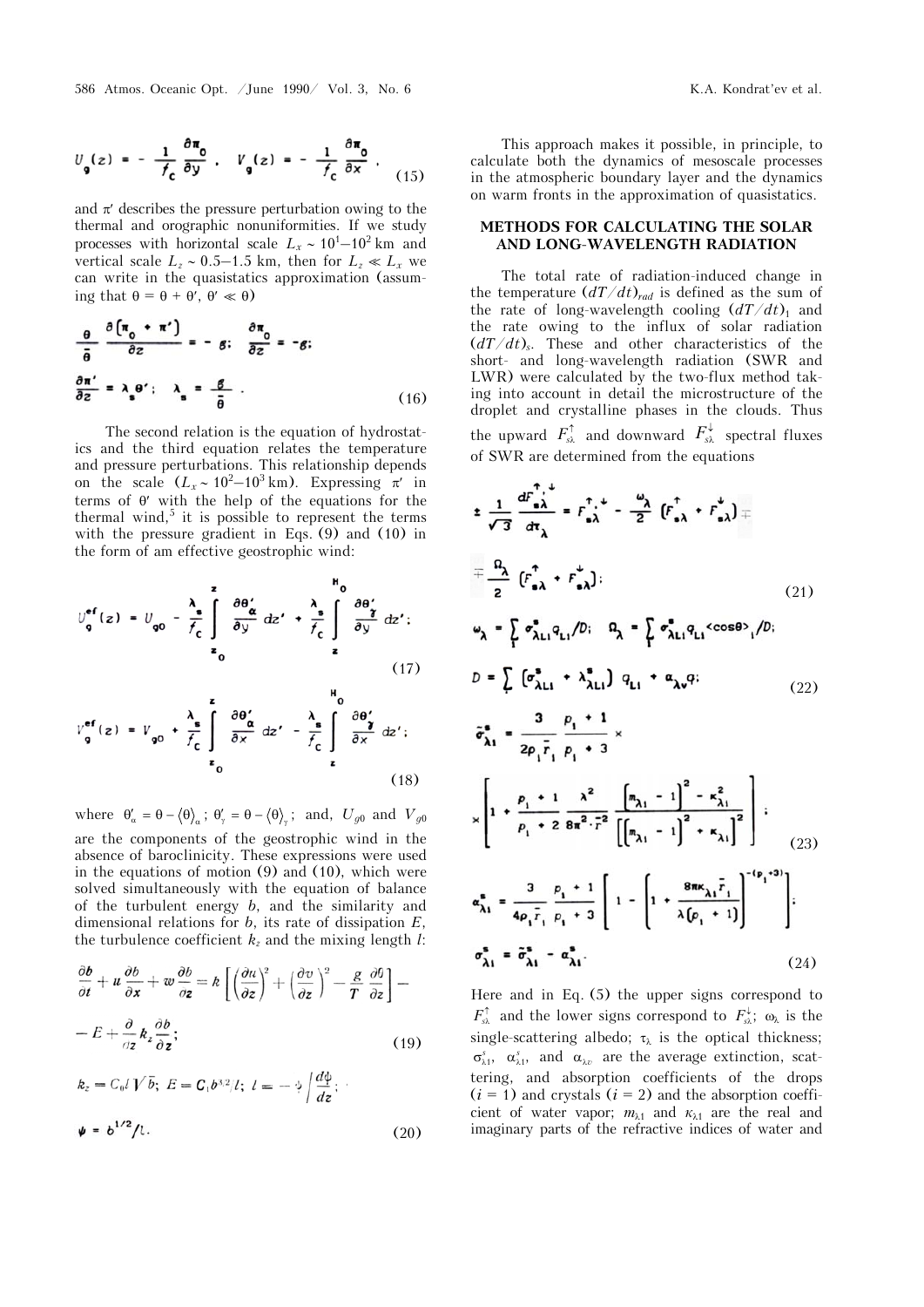ice;  $\langle \cos \theta \rangle$  is the asymmetry factor of the scattering phase function, and,  $\bar{r}_1$  and  $p_1$  are the average effective radii and indices of the  $\gamma$  distributions, which are used to approximate the size spectra of the drops and crystals. This method and the computational algorithm are described in detail in Refs. 6–9.

To calculate the rate of radiation cooling in a cloud layer  $R_1$  and the effective radiation of the surface  $R_0$  we used K.Ya. Kondrat'ev's idea for describing the spectra<sup>10</sup> and we solved the transfer equation for LWR in the two-flux approximation. In Ref. 11, it was shown that the central part of the transmission window  $(8-13 \mu m)$  makes 90 to 95% of the contribution to in the bottom  $1-2$  km and to  $R_0$ . As a result, the entire spectrum of the long-wavelength radiation for modeling low clouds and fogs can be divided roughly into only two sections: 1) the region of the transmission window and 2) the region outside the window, where the fluxes are equal to the fluxes of black body radiation. The upward  $F_1^{\uparrow}$  and downward  $F_1^{\downarrow}$  fluxes and the influx  $R_1 = C_p \rho_a (\partial T / \partial t)_1$  of LWR can be calculated in the two-flux approximation:

$$
\frac{dF_{\omega}}{dz} = \beta_1 \rho_a \left[ \alpha_v q + \sum_{i=1}^{N} \alpha_{Li} q_{Li} \right] \left[ \rho_u B - F_{\omega}^{\uparrow} \right];
$$
\n(25)

$$
\frac{dF_{\omega}}{dz} = \beta_1 \rho_a \left[ \alpha_v q + \sum_{i=1}^{N} \alpha_{Li} q_{Li} \right] \left( F_{\omega}^+ - p_{\omega} B \right); \tag{26}
$$

$$
F_l^{1,1} = F_w^{1,1} + (1 - p_w) B; \ R_l = \beta_l \rho_a (F_l^{\dagger} + F_l^{\dagger} - 2B); \tag{27}
$$

$$
\alpha_{Li} = \alpha_0 \left[ 1 - \frac{p_i + 4}{p_i + 1} \bar{r}_i c_1 + \frac{(p_i + 4) (p_i + 5)}{(p_i + 1)^2} \bar{r}_i^2 c_2 \right],
$$
\n(28)

where  $F_w^{\uparrow,\downarrow}$  are the fluxes in the 8–13  $\mu$ m window;  $F_1^{\uparrow,\downarrow}$  are the integral radiation fluxes;  $\alpha_v$  and  $\alpha_{Li}$  are the average absorption coefficients of the vapor, drops, crystals, and aerosol particles; the number of substances (in addition to the vapor)  $N = 2$ ; the index  $i = 1$  corresponds to the drops;  $i = 2$  corresponds to crystals;  $\alpha_0 = 550 \text{ cm}^2/\text{g}$ ,  $c_1 = 2.26 \cdot 10^{-2} \text{ }\mu\text{m}^{-1}$ , and  $c_2 = 8.44 \cdot 10 \text{ }\mu\text{m}^{-2}$ . These coefficients were determined by comparing with data from spectral calculations.<sup>11</sup>

### **INITIAL AND BOUNDARY CONDITIONS AND THE SOLUTION ALGORITHMS**

The initial fields *T* and *q* are given in the form

$$
T(x, z) = T_0(x) - \gamma z;
$$
  
\n
$$
q(x, z) = q_s(T) \left[ 1 - (1 - q_{r0}(x)) \exp\left(\frac{z}{A_D}\right) \right].
$$
 (29)

As the altitude increases the temperature decreases linearly from the value  $T_0(x)$  at the surface, the relative moisture content at the surface is equal to  $q_{r0}(x)$ , and the undersaturation increases by a factor of *e* at the altitude *AD*.

The boundary condition for *T* at the surface is the equation of heat balance while the boundary condition for  $q$  is the condition that the vapor flux be continuous:

$$
- \rho_{a} C_{p} k_{0} \left( \frac{\partial T}{\partial z} + \gamma_{a} \right) - L \rho_{a} k_{0} \frac{\partial q}{\partial z} - c_{s} \rho_{s} k_{s} \frac{\partial \tau}{\partial z} -
$$

$$
\left[ F_{1}^{\uparrow} - F_{1}^{\downarrow} \right] - \left[ F_{s}^{\downarrow} - F_{s}^{\uparrow} \right] = 0; \qquad (30)
$$

$$
-k_0 \frac{\partial q}{\partial z} = \alpha_{\text{ef}} \frac{\bar{V}_u}{4} (q_a - q_o). \tag{31}
$$

where  $\alpha_{ef}$  is the effective condensation coefficient, which describes the moistening of the soil;  $\bar{V}_n$  is the velocity of the vapor molecules;  $F_1^{\uparrow,\downarrow}$  and  $F_s^{\uparrow,\downarrow}$  are the upward and downward fluxes of long-wavelength and solar radiation; and,  $c_s$ ,  $p_s$ ,  $k_s$ , and  $\tau$  are the heat capacity, the density, the thermal dlffusivity and the temperature of the soil. The value of  $\tau$  was determined by solving the equation of heat conduction in the soil

 $\frac{\partial \tau}{\partial t} = k_s \frac{\partial^2 \tau}{\partial z^2}$  with the boundary condition  $\tau(z)_{\infty}$  = const. The remaining boundary conditions on the underlying surface (at the level of the roughness *z*<sub>0</sub>) are  $\frac{\partial f_1}{\partial z} = \frac{\partial f_2}{\partial z} = u \frac{\partial b}{\partial z} = v = \frac{\partial b}{\partial z} = 0$ . At the top boundary,  $b = \frac{\partial q}{\partial z} = 0$ ,  $\frac{\partial T}{\partial z} = -\gamma$ ,  $\frac{\partial T}{\partial z}$  = - $\gamma$ ,  $u = G$ ,  $v = 0$ .

The boundary conditions in the horizontal plane for Eqs. (1)–(4) are  $\frac{\partial \phi}{\partial x} = 0$  on both boundaries,

where  $\varphi$  is any of the quantities  $f_1$ ,  $f_2$ ,  $T$ , and  $q$ .

The system of equations  $(1)$  – (8) was solved by the method of componentwise splitting analogously to Ref. 12. At the first two stages the horizontal and vertical transfer were calculated:

$$
\frac{\partial \varphi^{(1)}}{\partial t} + u \frac{\partial \varphi^{(1)}}{\partial x} = \frac{\partial}{\partial x} k_x \frac{\partial \varphi^{(1)}}{\partial x} ;
$$

$$
\frac{\partial \varphi^{(2)}}{\partial t} + u \frac{\partial \varphi^{(2)}}{\partial z} = \frac{\partial}{\partial z} k_z \frac{\partial \varphi^{(2)}}{\partial z} ;
$$
(32)

where  $\varphi^{(1,2)}$  is any of the quantities  $f_1$ ,  $f_2$ ,  $\theta$ , and  $q$  at the corresponding stage of the calculations. In calculating the vertical transfer the quantities  $w - v_1(r_1)$ and  $w - v_2(r_2)$  should be chosen for  $f_1$  and  $f_2$ , respectively, instead of *w*.

At the third stage, when condensation, sublimation, and transfer of vapor from drops to the crystals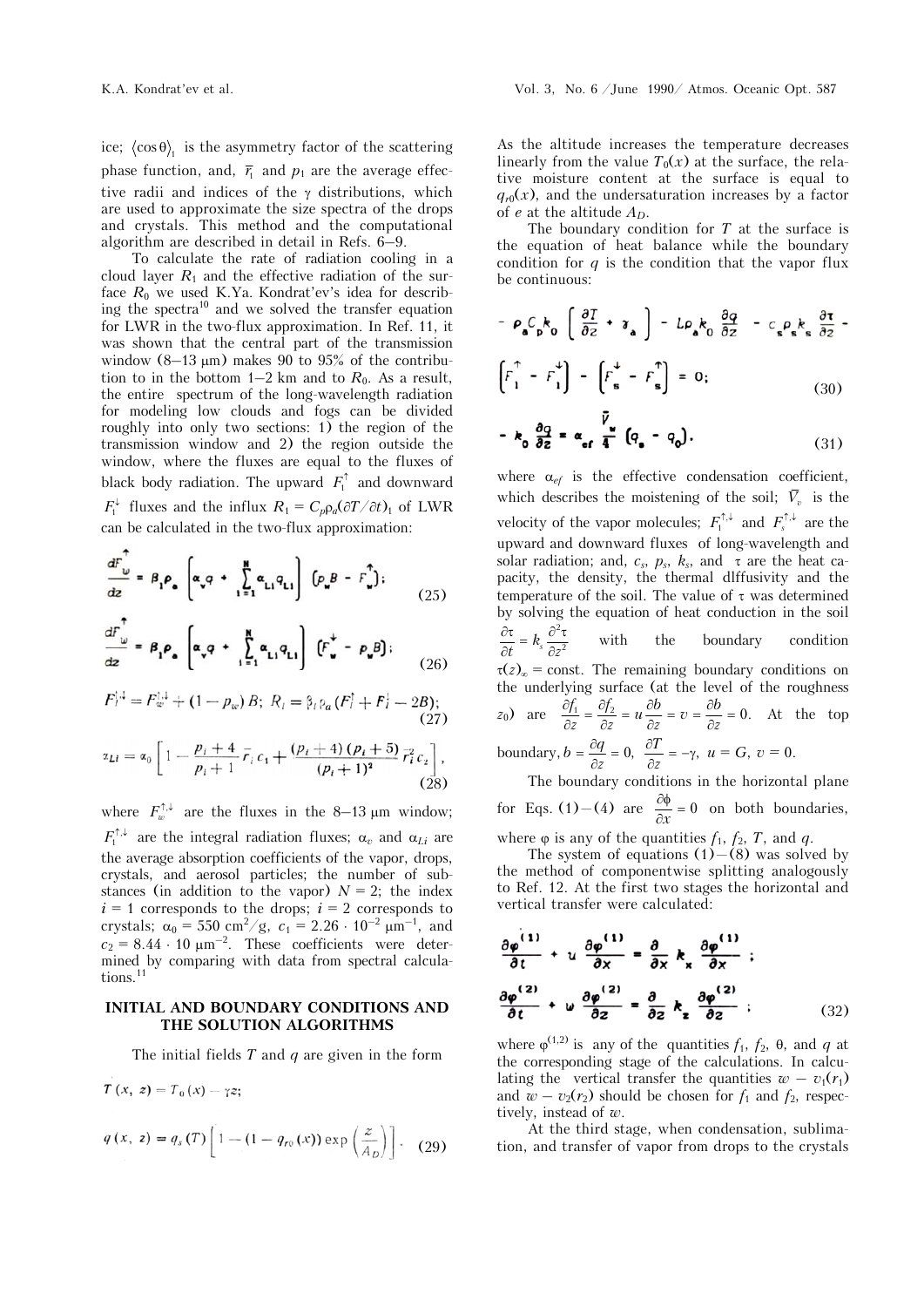are calculated, we transferred to the equations for the supersaturation  $\Delta_1$ , which is a small difference of large quantities *q* and *qs*1. The following system of equations was solved:

$$
\frac{\partial \Delta_1}{\partial t} = -\left[\tau_{f_1}^{-1} + \frac{k_{f_2}}{\xi_2^2} \frac{Q_{21}}{Q_{2}} \tau_{f_2}^{-1}\right] \Delta_1 - \frac{k_{f_2}}{\xi_2^2} \frac{Q_{21}}{Q_{2}} \tau_{f_2}^{-1} \left(Q_{\mathbf{s}1} - Q_{\mathbf{s}2}\right) + \left[\tau_{\mathbf{s}} \omega - \left(\frac{\partial T}{\partial t}\right)_{\mathbf{rad}}\right] \cdot \frac{\partial q_{\mathbf{s}1}}{\partial T} ;
$$
\n
$$
\frac{\partial T}{\partial t} = \left[\frac{l_1}{C_p Q_1} \tau_{f_1}^{-1} + \frac{l_2}{C_p Q_2} \frac{k_{f_2}}{\xi_2^2} \tau_{f_2}^{-1}\right] \Delta_1 + \frac{l_2}{C_p Q_2} - \frac{k_{f_2}}{\xi_2^2} \tau_{f_2}^{-1} \left(Q_{\mathbf{s}1} - Q_{\mathbf{s}2}\right) - \tau_{\mathbf{s}} \omega - \left(\frac{\partial T}{\partial t}\right)_{\mathbf{rad}} ;
$$
\n
$$
\frac{\partial y_1}{\partial t} = \frac{2D\rho_{\mathbf{s}}}{\rho_{1} Q_1} \Delta_1; \quad \frac{\partial y_2}{\partial t} = \frac{2D\rho_{\mathbf{s}} k_{f_2}}{\rho_{2} Q_2 \xi_2^2} \left(\Delta_1 + Q_{\mathbf{s}1} - Q_{\mathbf{s}2}\right) ;
$$
\n(33)

$$
\tau_{f1}^{-1} = 4\pi D \rho_{\bullet} k_{f1} \int_{0}^{\infty} f_{1}(r_{1}) \sqrt{r_{1}^{3} + y_{1}} dr_{1}.
$$
 (36)

where  $\tau_{f1}$  and  $\tau_{f2}$  are the phase-relaxation times for drops and crystals,  $\Delta_1$  and  $\Delta_2$  are the supersaturation above water and ice; and,  $y_1$  and  $y_2$  are the correspond integral supersaturations.

In Eq. (33) the first term describes the relaxation of the supersaturation owing to the efflux of vapor onto the drops and crystals, the second term describes the relaxation owing to transfer of vapor from drops to the crystals (the rate of these processes decreases as the phase-relaxation time increases), and the third term describes the generation of supersaturation owing to vertical motions and radiat ion-induced ranges in the temperature. In Eq. (34) the corresponding terms describe the change in the temperature owing to these processes.

The equation (32) were solved by the difference factorization method<sup>12</sup> and Eqs. (33)–(36) were solved by the Runge-Kutta method.

The system of dynamical equations was solved by the method of matrix factorization for the components of the wind velocity and simple factorization using an iterative procedure for the turbulent energy.

A difference grid that included 31 levels in the vertical direction with a step  $\Delta z = 40$  m and 61 levels

in the horizontal direction with a step  $\Delta x = 1$  km was introduced in the  $x-z$  plane. The radial steps in the drops  $\Delta r_1 = 2 \mu m$  in the interval 0–20  $\mu$ m and the radial steps in crystals  $\Delta r_2 = 20 \text{ }\mu\text{m}$  in the interval 0– 200  $\mu$ m. In solving Eq. (31) the time step  $\Delta t = 150$  sec and in solving Eqs.  $(33)$  –  $(36)$  the step size was chosen based on considerations of stability  $(\Delta t' \leq \min_{f_1})$ . and varied from several to tens of seconds.

The difference grid chosen makes it possible to obtain a quite complete picture of the mesoscale processes studied. The range of sizes of drops and crystals studied in the model was chosen taking into account the data from natural measurements and encompassed most of the spectrum of the cloud particles.

The following characteristics of the clouds and precipitations were determined from the computed distribution functions of the drops  $f_1$  and crystals  $f_2$ : the liquid water content  $q_{L1}$ , the ice content  $q_{L2}$ , the average radii and concentrations of the drops  $\bar{r}_1$ ,  $N_1$ and crystals  $r_2$ ,  $N_2$ , their radar reflectance  $Z$ , the horizontal visibility range *L*, and the intensity *I* and sum *S* of the precipitation:

$$
q_{L1} = 4/3\pi\rho_1 \int_0^{\infty} r_1^3 f_1 dr_1; \quad N_1 = \int_0^{\infty} f_1 dr_1
$$
\n
$$
q_2 = \infty
$$
\n(37)

$$
\bar{r}_1 = \int_{0}^{R} r_1 f_1 dr_1 / N_1; \quad Z = \sum_{i=1}^{R} 64 \int_{0}^{R} r_1^6 f_1 dr_1; \tag{38}
$$

$$
L = (3.91/2\pi) \left[ \int_{0}^{\infty} r_1^2 f_1 dr_1 + \right.
$$
  
+2  $\left[ \int_{0}^{\infty} r_2^2 f_2 dr_2 \right] / \left[ \frac{2.5}{\overline{r}_2} \left[ \frac{6q_{L2}}{\pi \rho_2 N_2} \right]^{1/3} - 3 \right]^{-1}$  (39)

$$
I(x, t) = \frac{4\pi}{3} \sum_{i=1}^{2} \rho_i \int_{0}^{\infty} r_i^3 v_i \left( r_i \right) f_1 dr_i; \tag{40}
$$

$$
S(x, t) = \int_{t_0}^{t} I(x, t') dt',
$$
\n(41)

where  $t_0$  is the time at which the precipitation starts.

We used the model described above to perform a series of numerical experiments in order to study in detail the mutual effect of optical, radiation, and microphysical processes occurring in clouds on the crystallization of the clouds. The results obtained are published in a separate paper (see Russian pages 647–661 of this issue).